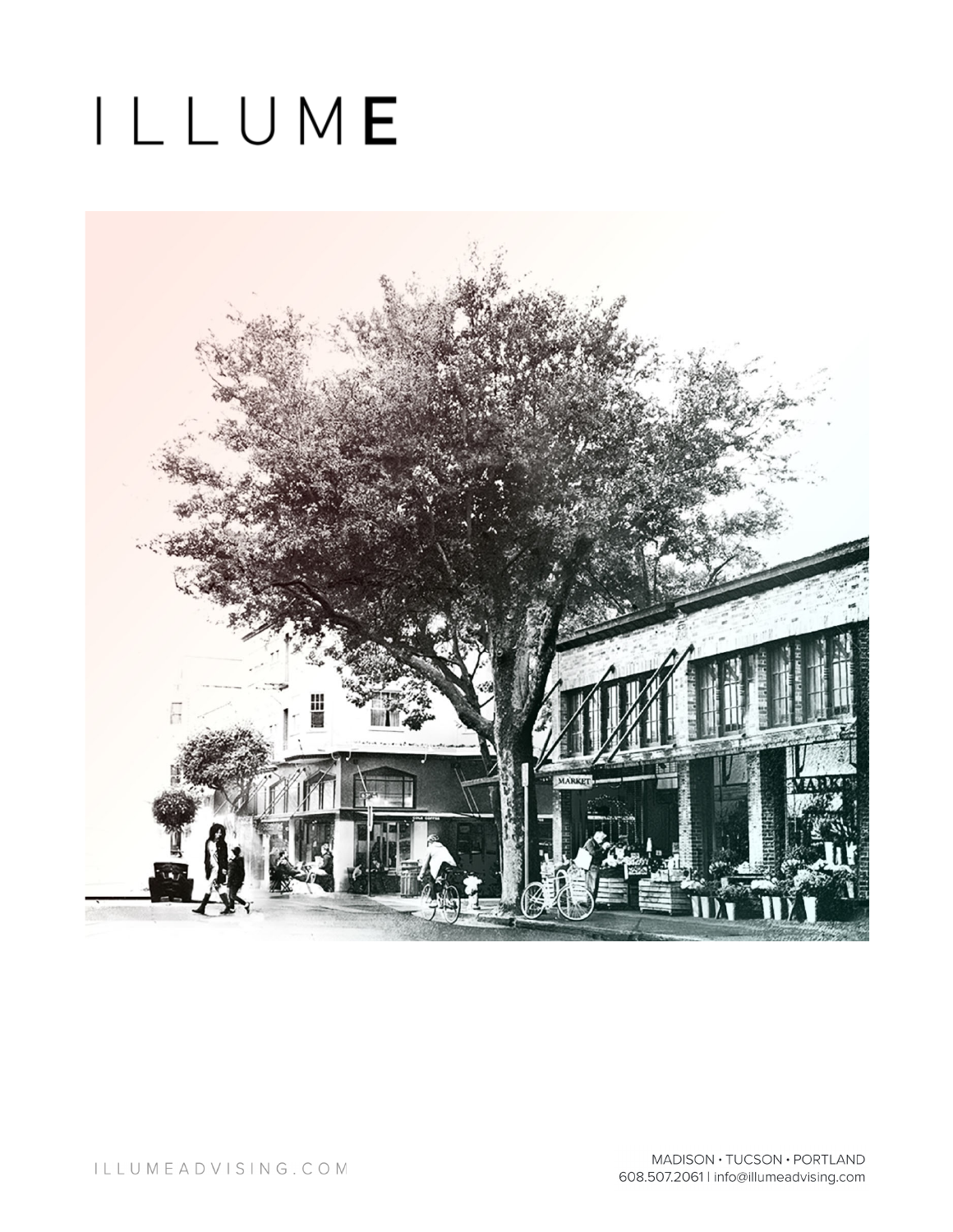## ILLUME

Dear Future Managing Director,

ILLUME is excited to offer you the opportunity to serve as a Managing Director with our team, focused on our equity research. This role is perfect for a professional passionate about equity, clean energy, and research. As a company that centers the dreams and aspirations of people in our clean energy future, we have led the energy demand side management industry in identifying, empathizing with, and developing recommendations to support residents and communities underserved by clean energy investments. As you consider this opportunity, we invite you to visit our [Energy Equity Playbook](https://illumeadvising.com/resource/the-energy-equity-playbook/) to learn more about our work in this area.

As an extension of our core mission, we are excited to welcome a self-starter to work among our team of social and data science experts to expand our equity expertise and to drive the incisive research and consulting our clients have come to expect.

Our ideal candidate is driven by a desire to understand, and help our clients remedy, disparities in clean energy opportunities. By taking a holistic view of the challenge, you will examine the intersection of energy policy and social, racial, and environmental justice through research. You will amplify the work and insights of our core team while pushing our work—and our industry—forward.

We are a roll-up-your-sleeves team that values collaboration and teamwork in service of a bold energy future. As a leader in the company, you will provide and encourage exceptional client service through research consulting and you will expand our work through thoughtful networking and business development. Your commitment to personal, team, and company well-being will be foundational for your successful career at ILLUME.

We reward your hard work with a company committed to your well-being. We offer harmony with your other pursuits through approximately six weeks of paid time off a year. We also offer competitive retirement, medical, dental, and life insurance packages, and three months of paid parental leave for new parents.

If you have reviewed the position description and are excited about this position, we welcome you to apply. Please send a thoughtful cover letter to let us know why you're perfect for this position, a resume and/or CV, and a writing sample in which you served as the primary author. Please send your application materials to illume-md@talentcitizen.com.

We are excited to hear from you,

Same fourtuity Alongemius

ILLUME Founders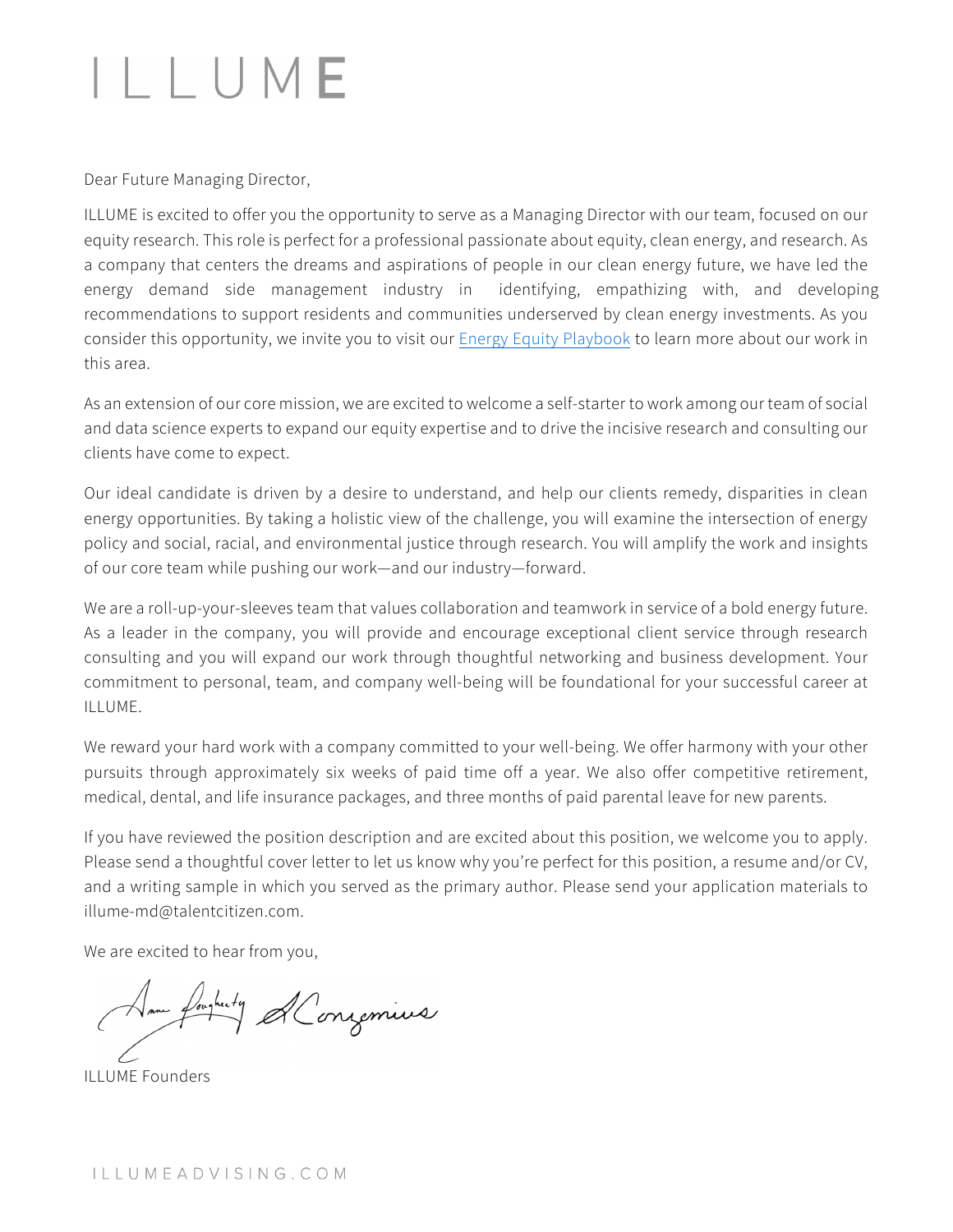### **Job Title:** Managing Director of Energy Equity, Research, and Impacts

**Status:** Exempt, 40 hours a week

#### **Position Background**

ILLUME Advising, LLC is a research consultancy that supports the clean energy industry by providing market research, evaluation, strategy, and policy services for programs, services, and new clean energy technologies. Historically, the energy industry has under-served diverse groups, including: people of color, residents with limited incomes, rural customers, and those for whom English is not their first language, among others. We support our clients in remedying these disparities through empathic research and incisive data science. We are doubling down on this long-held commitment and are seeking a leader to help drive our work by centering equity in the clean energy transition.

We are looking for an exceptional professional to join our team as a Managing Director with an emphasis on our equity research. Candidates should have either previous or current work in strategic planning, research, method development, and evaluation tethered to multi-stakeholder engagement and an intersectional understanding of where environmental work intersects with public health, economic mobility, community resilience, and racial/social justice. This is a leadership position to support ILLUME in expanding on our core mission to:

- Elevate the voices of our colleagues through collaboration and the voices of the public through research.
- Build a thriving clean energy economy with a focus on environmental and social justice.
- Equitably transform the energy industry to the benefit of all communities.

Our ideal candidate is driven by a desire to help our clients remedy disparities in clean energy opportunities by taking a holistic view of the challenge. By examining the intersection of energy policy and social, racial, and environmental justice, this position will amplify our company's core mission and help to push our work and our industry—forward.

We welcome candidates from backgrounds such as energy, public health, and environmental justice. To be successful, interested candidates will have had experience in business environments, thrive working under deadlines, and feel fulfilled problem-solving among a team of committed researchers and strategists.

### **Primary contributions to company health**

Subject matter expertise, project team supervision, and mentorship, and training on best practices in research methods and analysis with under-served population studies; continuous monitoring of approaches to optimize project performance and company health in area of expertise; proactive communication on project and staff performance issues to enable informed action and contingency planning. Proactive account development, existing and new client outreach, and results-driven business development in research and strategy to examine and remedy disparities in clean energy investments and benefits.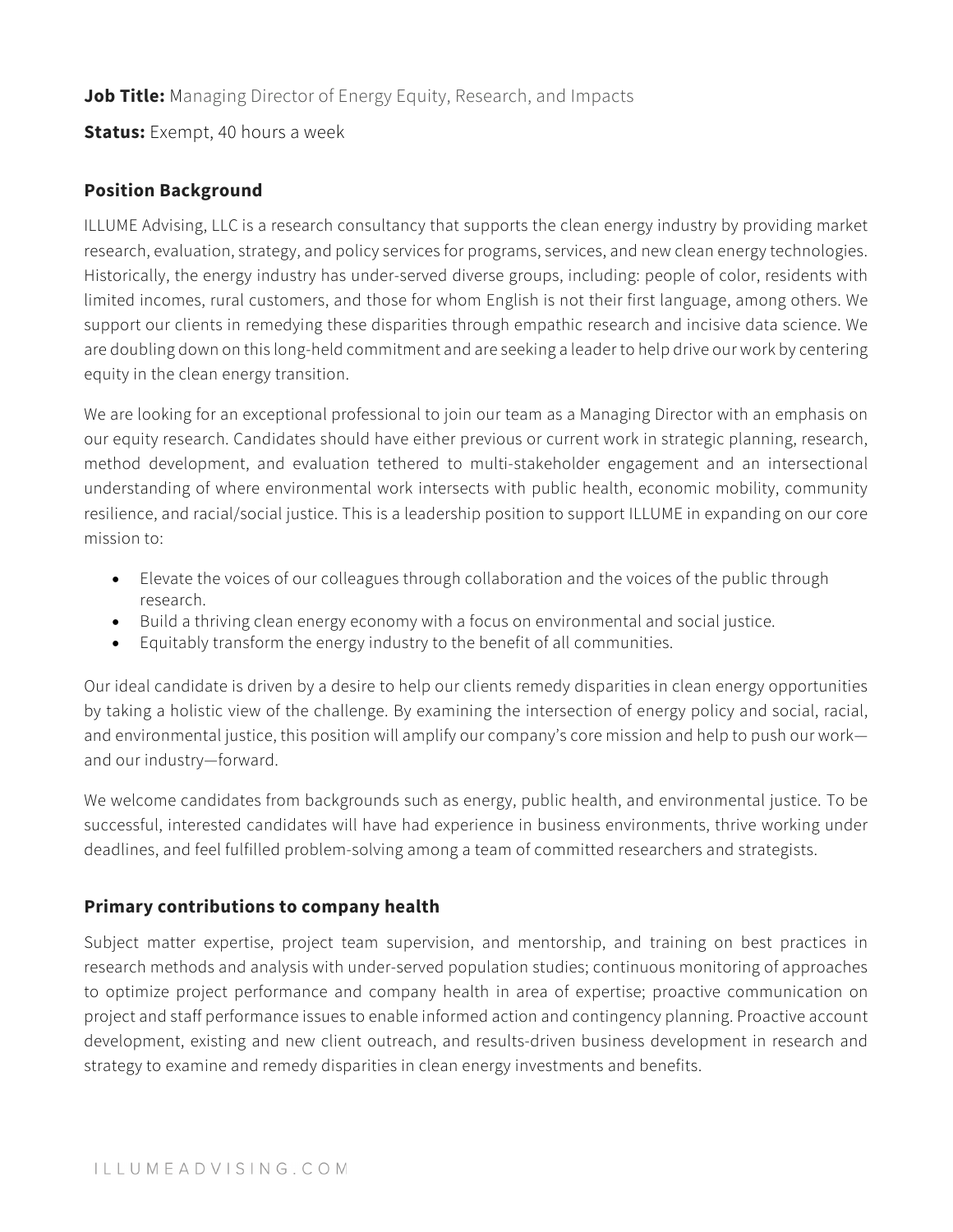#### **North Star statement**

The Managing Director of Energy Equity, Research, and Impacts grows and strengthens ILLUME's portfolio of equity work and the company's presence within the industry in equity research and beyond. As a leader, the Managing Director must proactively develop the skills, capabilities, and competencies of ILLUME's Consultant and Analyst team members to deliver exceptional work and drive innovation across portfolios of equityrelated projects. The Managing Director models excellence as a researcher and as a team member.

JOB DESCRIPTION The Managing Director of Energy Equity, Research, and Impacts oversees large and complex research portfolios, high-profile projects, "small tent" strategic projects, and key accounts. The Managing Director of Energy Equity, Research, and Impacts will ensure that ILLUME has the technical and analytic depth necessary to meet our clients' needs in the Equity space in the immediate and long-term. They will oversee and guide Managing Consultant, Consultant, and Analyst teams as they work to deliver on client projects and ensure project deliverables exceed industry standards and client expectations. This includes providing subject matter expertise in study design, qualitative and quantitative research design and methods, and qualitative and quantitative approaches to addressing issues related to Equity and diversity in the energy sector. The Managing Director of Energy Equity, Research, and Impacts will advise on strategy and provide guidance on technical resources needed to develop and deploy ILLUME products and services in this specific area of work. The Managing Director of Energy Equity, Research, and Impacts will keep up with industry best practices both within and outside of energy and integrate them into our team and approach.

> The Managing Director of Energy Equity, Research, and Impacts is a senior member of the ILLUME team and is responsible for representing ILLUME in key forums and supporting company business development and sales efforts. Strategic thinking and strong business acumen are essential in this role.

> The Managing Director of Energy Equity, Research, and Impacts contributes to the company's strategic priorities with respect to Equity and, with an eye to both current and future goals, working towards that strategic vision. The Managing Director of Energy Equity, Research, and Impacts will leverage personal (as well as ILLUME team) areas of expertise to expand work and contribute meaningfully to ILLUME's operational and multi-year strategic growth plan. The Managing Director of Energy Equity, Research, and Impacts will work to prioritize and set action plans to address issues and meet the company's needs to foster equity-related research in energy.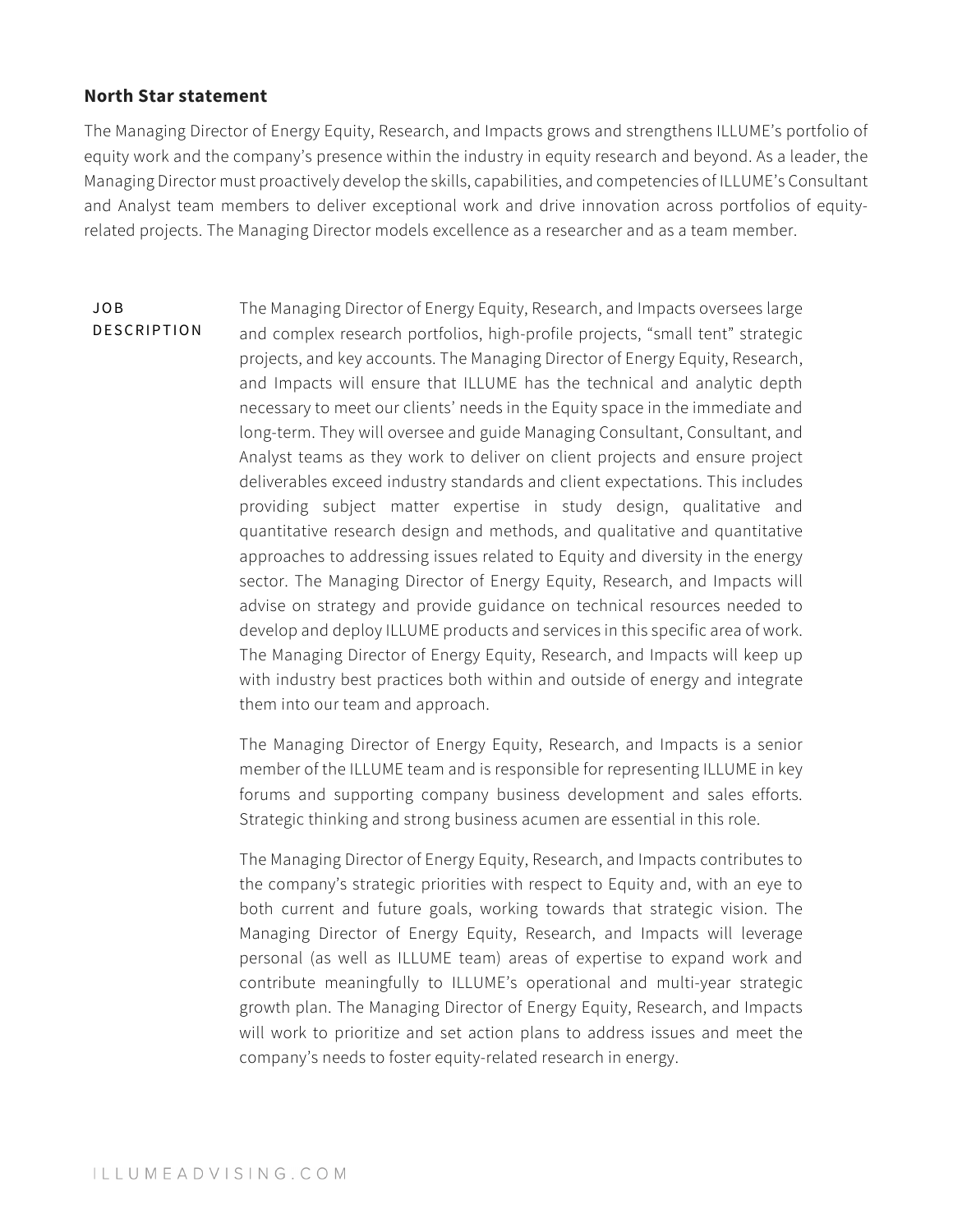The Managing Director of Energy Equity, Research, and Impacts will work closely with other team members to ensure cross-functional integration to achieve organizational success.

The Managing Director of Energy Equity, Research, and Impacts accomplishes this goal through a respectful, constructive, and energetic style, and guided by ILLUME's mission, vision, and values.

#### KEY RESULTS 1. Portfolio and project leadership

- 2. Method development
- 3. Staff development, training, and mentorship
- 4. Business development
- 5. Key account creation, maintenance, and oversight

#### **Portfolio and project leadership**

AREAS (KRAS)

- Support ILLUME in retaining and growing key accounts by identifying and mentoring project leadership on quality, delivery, and advancing client work.
- Empower project managers to ensure projects are delivered on budget and in a timely manner, while meeting ILLUME brand and quality standards.
- Provide technical oversight and direction to portfolio or project team.
- Align project teams to ensure methodologically sound approaches to the work, foster creativity, and meet or exceed industry best practices.
- Support, mentor, and coach team to successfully deliver projects on tasks, timelines, and deliverables.
- Monitor the financial performance of all projects when serving as an executive-in-charge (EIC), documenting projected overages, and working with the project team to identify options to minimize or recover for overages.
- Work with project teams to ensure projects meet ILLUME brand and quality standards.
- Proactively communicate issues that could affect company financials/company profit with the Operations Principal and VP.
- Maintain and document the big picture of the client's needs in the context of their policy and/or organizational environment.
- Critically assess technical education, training, and equity subject area metrics to ensure they are actionable and appropriate for meeting related goals, providing suggestions and alternate metrics that will bring the team closer to goals.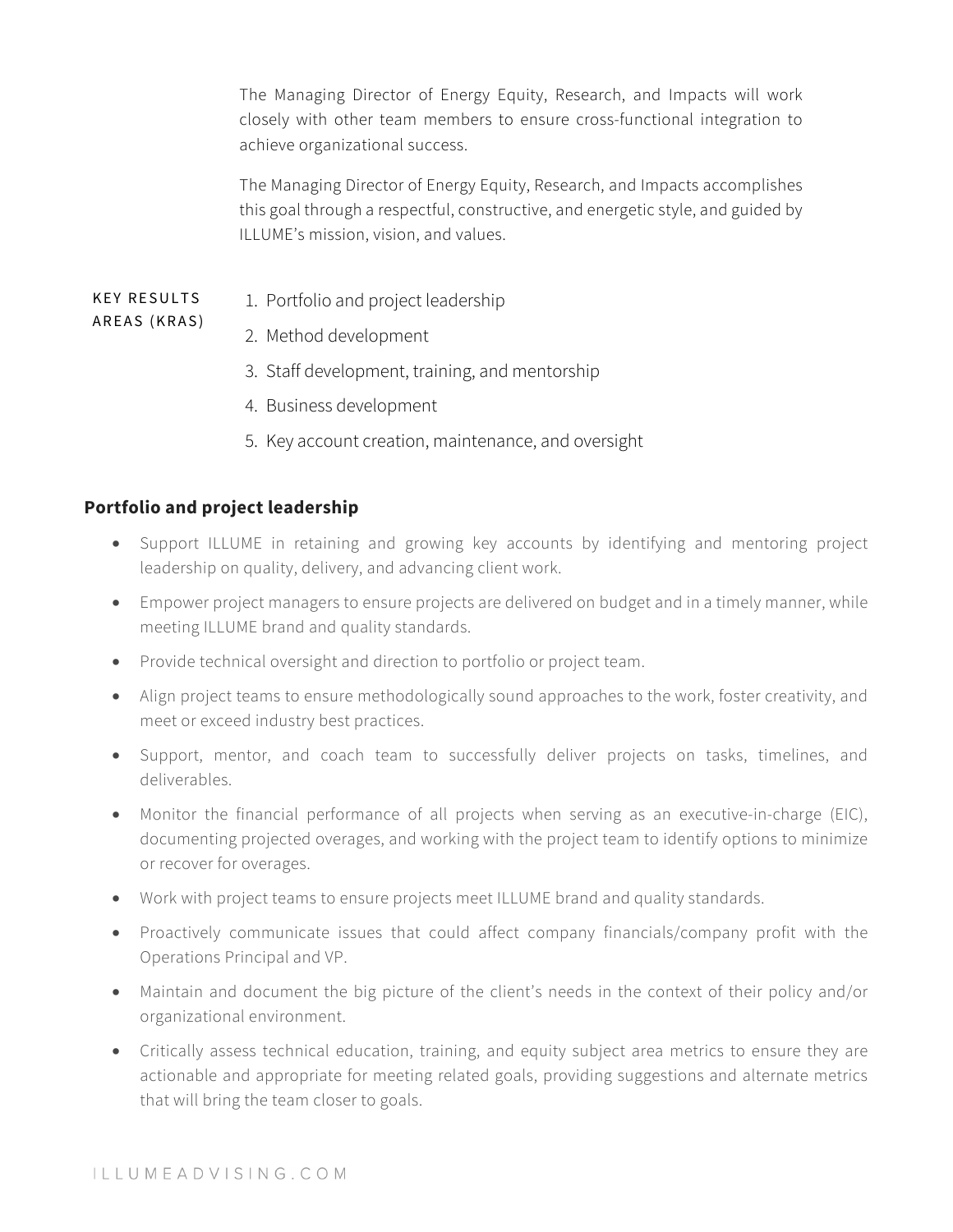- Ensure teams are appropriately and rigorously using standard and best practice methodologies that adhere to QA/QC standards.
- Ensure teams are effectively interpreting, and delivering, actionable findings and recommendations in relatable language appropriate for general and less technical audiences.

#### **Method development**

- Discover and implement new methods, techniques, and/or technologies that innovate and expand our understanding of in equity-related work.
- Identify opportunities to improve ILLUME's depth, services, and/or efficiencies through tools and strategies needed for equity efforts.
- Regularly (annually or bi-annually) assess company technical and research competencies and identify those that need to be developed to improve ILLUME's standing in the equity field.

#### **Staff development, training, and mentorship**

- Mentor and support the consulting team to ensure they are equipped to use equity research and analysis approaches strategically to meet client needs, with a focus on quality assurance.
- As described above under the Method development section, identify and support the delivery (or deliver) training to staff to support development needs.
- Develop Managing Consultants and Directors toward having the resources needed (training, staff, otherwise) to deliver increasingly larger and more complex equity-related projects.
- Serve as a performance manager to select ILLUME team members.
- Mentor other ILLUME team members as needed.

#### **Business development**

- Support business development activities related to our equity research while aligning with ILLUME's technical team.
- Monitor and track movement and trends in the energy industry and bring this knowledge back to ILLUME to support company strategy and planning.
- Work with the executive team to review and provide thought-leadership on opportunities to meet ILLUME's goals as laid out in the strategic and operations plan (near-term and longer-term).
- Contribute to strategic thinking with the executive team on opportunities (existing and emerging) to meet the company's technical competency, staffing, and cultural goals.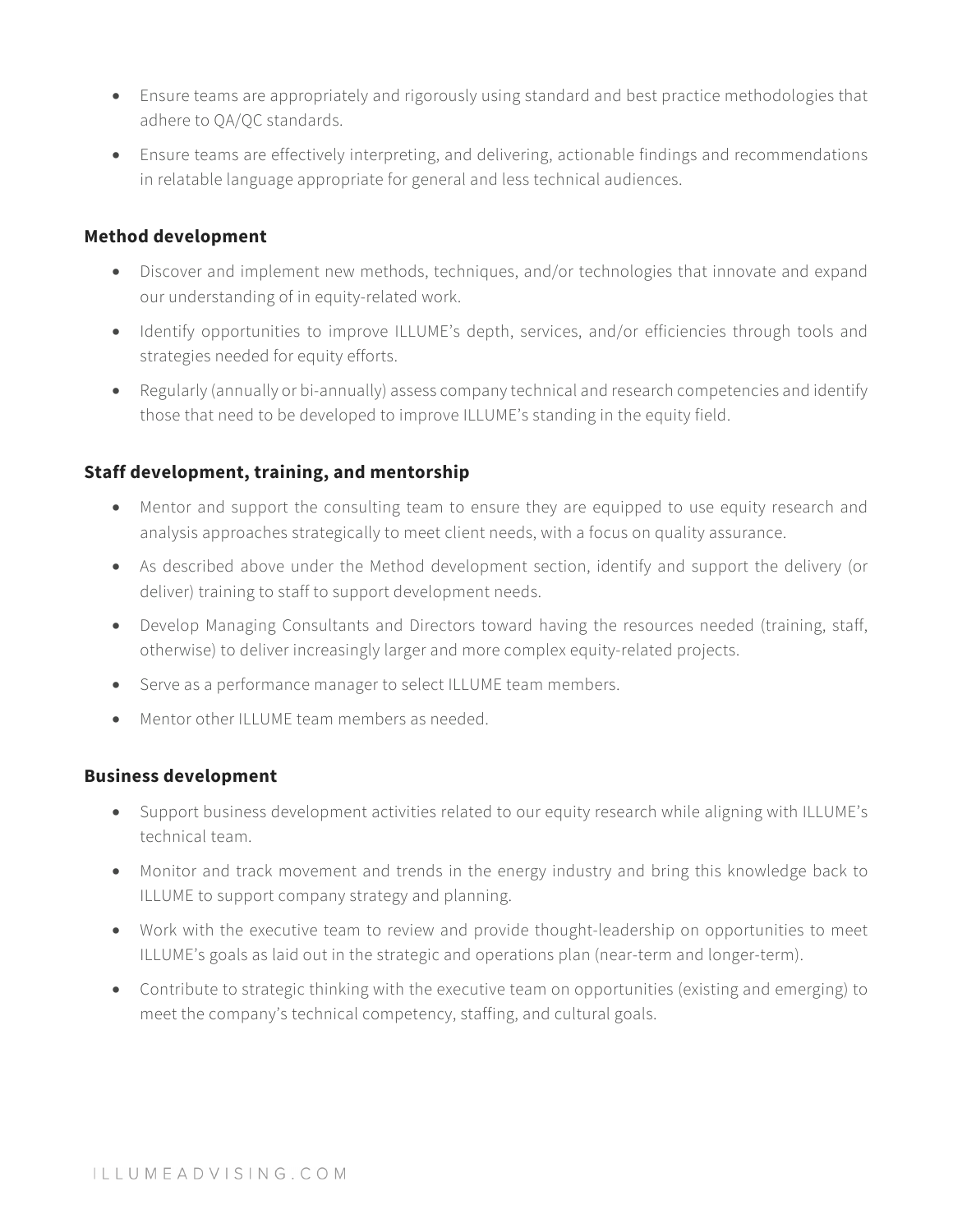#### **Key account creation, maintenance, and oversight**

- Support in identifying and cultivating relationships with new or potential clients to expand ILLUME's client base by keeping up on who is driving equity work forward.
- Explore ways to help clients utilize the full breadth of ILLUME's capabilities and teams.
- Communicate challenges and opportunities related to key accounts where you are leading work (existing and potential projects) to the executive team. Ensure that ILLUME executives are informed of the account's status and needs.
- Meet with key accounts where you are leading work (semi-annually to annually) to solicit feedback and identify current or emerging client issues/needs (supporting business development).
- Provide, direct, and deploy ILLUME consulting services to key accounts through one-on-one client interaction, group meetings and conversations, and/or facilitating complex or politically sensitive stakeholder meetings.
- Engage project managers to identify client needs and issues to stay abreast of opportunities outside of existing project work.
- Communicate leads and opportunities to the Marketing and Business Development (MBD) and executive teams.
- Support large sales opportunities (proposals) and drive small tent sales opportunities (scopes of work).
- Help to expand ILLUME's presence at key industry events and in key organizations.

#### **Other Duties:**

Please note this job description is not designed to cover or contain a comprehensive listing of activities, duties, or responsibilities that are required of the team member for this job. Duties, responsibilities, and activities may change at any time, with or without notice.

#### **Collaboration:**

Collaboration is the minimum standard at ILLUME. Team members build trust through regular, open, and honest communication, and by working together across the company to ensure the success of every project. By working together, we create the momentum to accomplish our company objectives and together attain exceptional results.

#### **Technical Proficiency:**

Must have excellent database and computer skills in MS Teams, SharePoint, MS Project, MS Excel, MS Word, and Adobe Acrobat. Experience working on proposal submission websites such as Ariba is a plus. Experience working in a CRM is a plus.